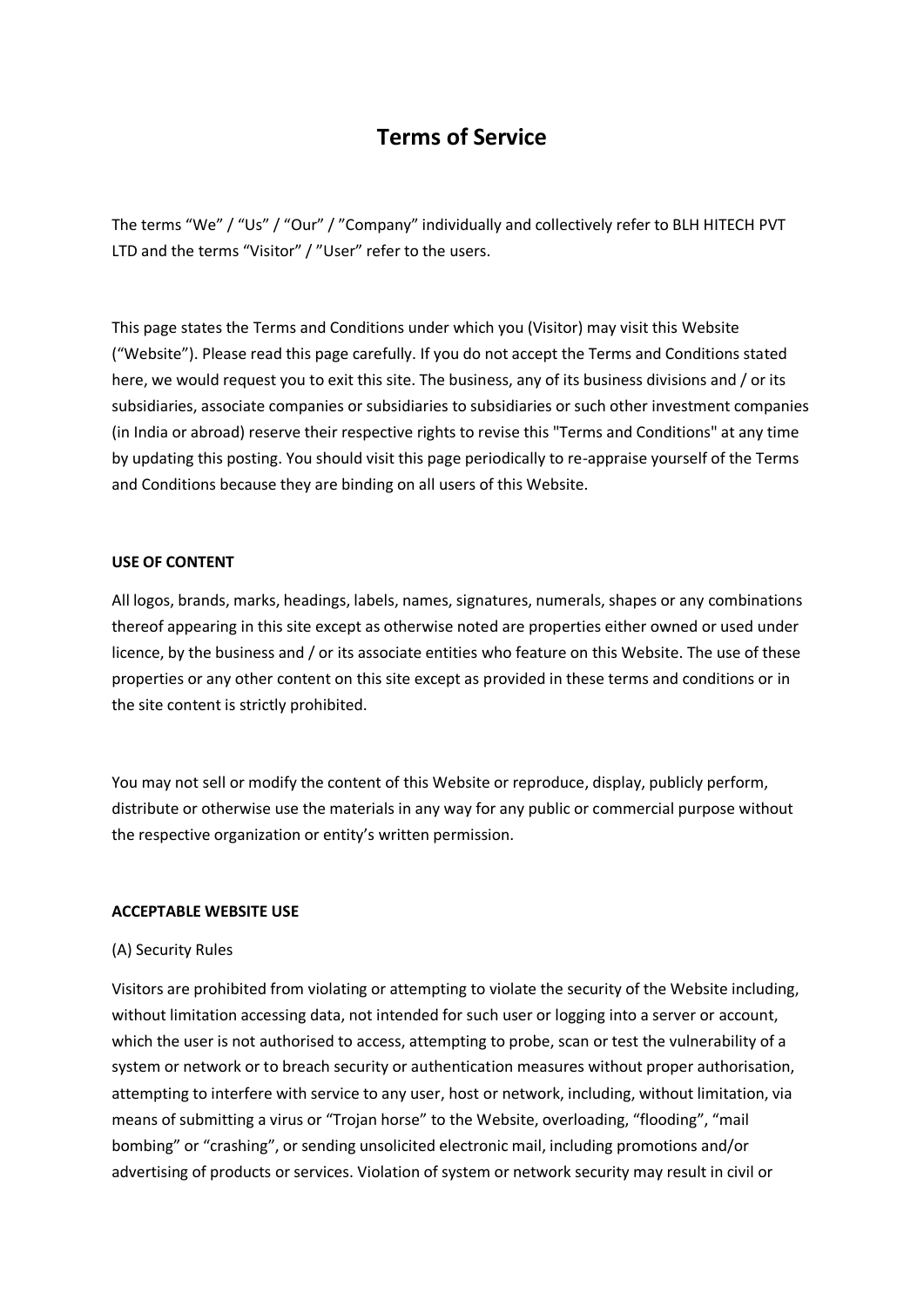criminal liability. The business and / or its associate entities will have the right to investigate occurrences that they suspect as involving such violations and will have the right to involve, and cooperate with law enforcement authorities in prosecuting users who are involved in such violations.

# (B) General Rules

Visitors may not use the Website in order to transmit, distribute, store or destroy material that could constitute or encourage conduct that would be considered a criminal offense or violate any applicable law or regulation in a manner that will infringe the copyright, trademark, trade secret or other intellectual property rights of others or violate the privacy or publicity of other personal rights of others, or that is libellous, defamatory, pornographic, profane, obscene, threatening, abusive or hateful.

# INDEMNITY

The user unilaterally agrees to indemnify and hold harmless, without objection, the Company, its officers, directors, employees and agents from and against any claims, actions and/or demands and/or liabilities and/or losses and/or damages whatsoever arising from or resulting from their use of blhhitech.com or their breach of the terms.

#### **LIABILITY**

User agrees that neither Company nor its group companies, directors, officers or employee shall be liable for any direct and/or indirect and/or incidental and/or special and/or consequential and/or exemplary damages resulting from the use and/or the inability to use the service and/or for cost of procurement of substitute goods and/or services or resulting from any goods and/or data and/or information and/or services purchased and/or obtained and/or messages received and transactions entered through and/or from the service and/or resulting from unauthorized access to and/or alteration of user's transmissions and/or data and/or arising from any other matter relating to the service, including but not limited to, damages for loss of profits and/or use and/or data or other intangible, even if Company has been advised of the possibility of such damages. User further agrees that Company shall not be liable for any damages arising from interruption, suspension or termination of service, including but not limited to direct and/or indirect and/or incidental and/or special consequential and/or exemplary damages, whether such interruption and/or suspension and/or termination was justified or not, negligent or intentional, inadvertent or advert. User agrees that Company shall not be responsible or liable to user, or anyone, for the statements or conduct of any third party of the service. In sum, in no event shall Company's total liability to the User for all damages and/or losses and/or causes of action exceed the amount paid by the User to Company, if any, that is related to the cause of action.